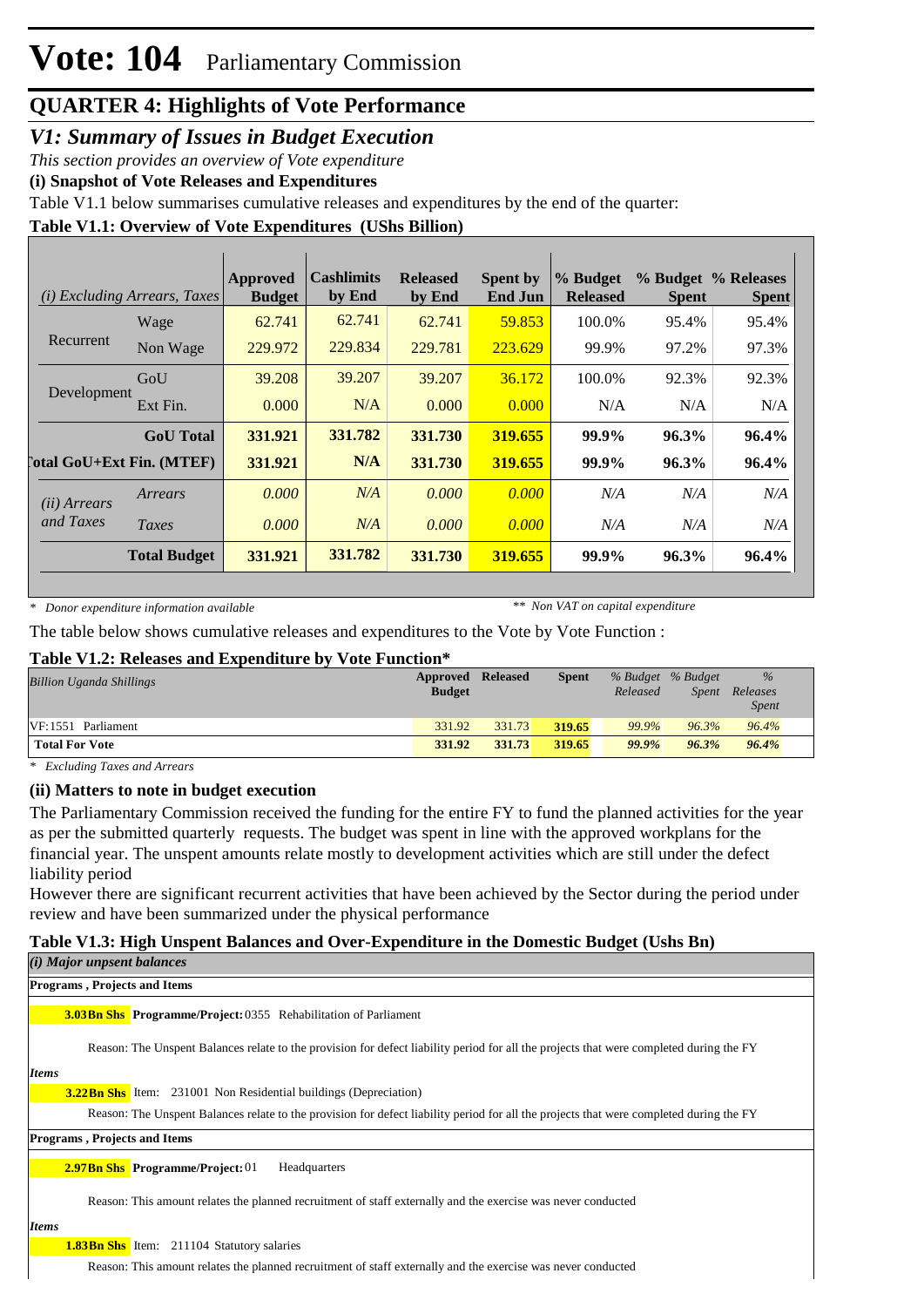# **Vote: 104** Parliamentary Commission

## **QUARTER 4: Highlights of Vote Performance**

| <b>Programs, Projects and Items</b>                                                                     |
|---------------------------------------------------------------------------------------------------------|
| <b>2.31 Bn Shs</b> Programme/Project: 02<br><b>Members of Parliament</b>                                |
| Reason: Procurement of Computers & Peripherals for MPs was not undertaken                               |
| <b>Items</b>                                                                                            |
| <b>1.06Bn Shs</b> Item: 211104 Statutory salaries                                                       |
| Reason: Experienced gaps in the number of MPs as are sult of the Resuffle which posts were filled later |
| <b>0.54Bn Shs</b> Item: 221008 Computer supplies and Information Technology (IT)                        |
| Reason: Procurement of Computers & Peripherals for MPs was not undertaken                               |
| <b>Programs, Projects and Items</b>                                                                     |
| Department of Finance and Administration<br><b>1.06Bn Shs</b> Programme/Project: 08                     |
| Reason: Drastic drop in repair and maintenance costs due to stringent controls on vehicle usage         |
| (ii) Expenditures in excess of the original approved budget                                             |
| <b>Excluding Taxes and Arrears</b>                                                                      |

## *V2: Performance Highlights*

*This section provides highlights of output performance, focusing on key outputs and actions impelemented to improve section performance.*

 $\overline{\phantom{a}}$ 

## **Table V2.1: Key Vote Output Indicators and Expenditures\***

| Vote, Vote Function<br><b>Key Output</b>                                                                                          | <b>Approved Budget and</b><br><b>Planned outputs</b>                                                                                                                                                                                                                                                                                                                                                                                              | <b>Cumulative Expenditure</b><br>and Performance                                                                                                                                                                 | <b>Status and Reasons for</b><br>any Variation from Plans                                                                                                                                                                                             |  |  |
|-----------------------------------------------------------------------------------------------------------------------------------|---------------------------------------------------------------------------------------------------------------------------------------------------------------------------------------------------------------------------------------------------------------------------------------------------------------------------------------------------------------------------------------------------------------------------------------------------|------------------------------------------------------------------------------------------------------------------------------------------------------------------------------------------------------------------|-------------------------------------------------------------------------------------------------------------------------------------------------------------------------------------------------------------------------------------------------------|--|--|
| <b>Vote Function: 1551 Parliament</b>                                                                                             |                                                                                                                                                                                                                                                                                                                                                                                                                                                   |                                                                                                                                                                                                                  |                                                                                                                                                                                                                                                       |  |  |
| <b>Output: 155102</b>                                                                                                             | <b>Standing Committee Services</b>                                                                                                                                                                                                                                                                                                                                                                                                                |                                                                                                                                                                                                                  |                                                                                                                                                                                                                                                       |  |  |
| Description of Performance: Hold 11,00 standing and                                                                               | SectoralCommittee meetings;<br>Organise 150 Oversight<br>Committee field visits; and<br>produce for Plenary 15<br>Committee reports.                                                                                                                                                                                                                                                                                                              | Held 980 both standing and<br>Sectoral Committee Meetings;<br>Organized 148 Oversight<br>Committee field visits; and<br>produced for Plenary 49<br>committee report                                              | Parliament has intensified its<br>oversight role through field<br>visits to establish level of<br>service delivery at local<br>governments                                                                                                            |  |  |
| Performance Indicators:                                                                                                           |                                                                                                                                                                                                                                                                                                                                                                                                                                                   |                                                                                                                                                                                                                  |                                                                                                                                                                                                                                                       |  |  |
| Number of oversight field<br>trips conducted                                                                                      | 150                                                                                                                                                                                                                                                                                                                                                                                                                                               | 148                                                                                                                                                                                                              |                                                                                                                                                                                                                                                       |  |  |
| Number of committee<br>meetings held                                                                                              | 620                                                                                                                                                                                                                                                                                                                                                                                                                                               | 980                                                                                                                                                                                                              |                                                                                                                                                                                                                                                       |  |  |
| <b>Output Cost:</b>                                                                                                               | <b>UShs Bn:</b><br>13.133                                                                                                                                                                                                                                                                                                                                                                                                                         | UShs Bn:<br>13.017                                                                                                                                                                                               | % Budget Spent:<br>99.1%                                                                                                                                                                                                                              |  |  |
| <b>Output: 155105</b>                                                                                                             | <b>Parliament Support Services</b>                                                                                                                                                                                                                                                                                                                                                                                                                |                                                                                                                                                                                                                  |                                                                                                                                                                                                                                                       |  |  |
| Description of Performance:                                                                                                       | Coordinate 1,100 Meetings for<br>Committees; 107 Plenary<br>sittings, Produce 48 Reports,<br>Coordinate a total of 150 Field<br>Visits for Committees and<br>organize 24 Public Hearings<br>and arrange benchmarking trips Parliamentary Associations<br>abroad by committee Members<br>and present 46 trip reports to<br>the House Offer medical<br>facilitation to MPs authorized to<br>be treated abroad and prepared<br>66 motions for debate | Coordinated 980 Meetings for<br>Committees; Produced 49<br>Reports, Coordinated a total of<br>148 Field Visits for Committees<br>and organized 109<br>benchmarking trips and for<br>abroad by committee Members. | Mainstream the activity into the<br>Parliament Budget since it is<br>funded by Development Partners<br>Sessional committee reports on<br>ministerial policy statements<br>were disposed in time owing to<br>the new Public Finance<br>Management Act. |  |  |
| Performance Indicators:                                                                                                           |                                                                                                                                                                                                                                                                                                                                                                                                                                                   |                                                                                                                                                                                                                  |                                                                                                                                                                                                                                                       |  |  |
| Number of reports presented<br>as a percentage of number of<br>delegations abroad which<br>have been facilitated by<br>Parliament | 50                                                                                                                                                                                                                                                                                                                                                                                                                                                | 49                                                                                                                                                                                                               |                                                                                                                                                                                                                                                       |  |  |
| Number of outreach                                                                                                                | 2                                                                                                                                                                                                                                                                                                                                                                                                                                                 | 2                                                                                                                                                                                                                |                                                                                                                                                                                                                                                       |  |  |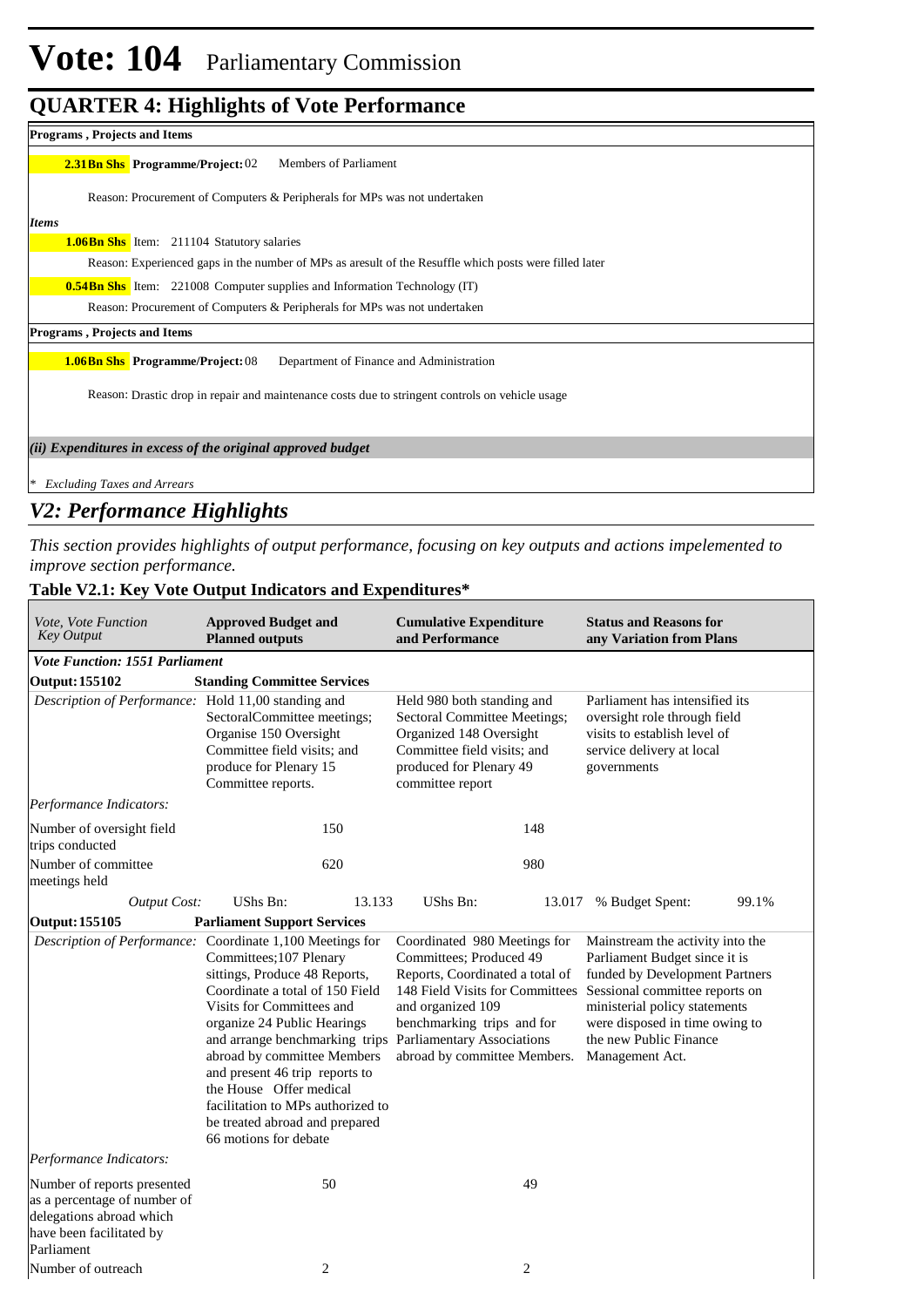| <i>Vote, Vote Function</i><br>Key Output | <b>Approved Budget and</b><br><b>Planned outputs</b> | <b>Cumulative Expenditure</b><br>and Performance | <b>Status and Reasons for</b><br>any Variation from Plans |
|------------------------------------------|------------------------------------------------------|--------------------------------------------------|-----------------------------------------------------------|
| programmes held                          |                                                      |                                                  |                                                           |
| <i>Output Cost:</i>                      | UShs Bn:                                             | UShs Bn:<br>89.082                               | 81.163 % Budget Spent:<br>91.1%                           |
| <b>Vote Function Cost</b>                | <b>UShs Bn:</b>                                      | 331.921 UShs Bn:                                 | 319.655 % Budget Spent:<br>96.3%                          |
| <b>Cost of Vote Services:</b>            | UShs $B_n$ :                                         | 331.921 <i>UShs Bn</i> :                         | <b>319.655</b> % Budget Spent:<br>96.3%                   |

## **QUARTER 4: Highlights of Vote Performance**

*\* Excluding Taxes and Arrears*

This is the fourth Session of the 9th Parliament and the business indicated below covers a period of twelve months of the FY 2014/15. During the period, Parliament debated in reply to the address on the State of the Nation delivered to Parliament by H.E. the President in June; 2014.This was followed by a discussion by the shadow Minister of Finance Planning and Economic Development on the budget for FY2014/15 In addition to the above, the following outputs have been achieved for the period under review; Twenty five ( 25 ) Bills were passed against the planned 24 Bills which include;

The Income Tax (Amendment) Bill, 2014, The Tax Procedures Code Bill, 2014, The Value Added Tax (Amendment) Bill, 2014, The Supplementary Appropriation Bill, 2014, The Appropriation Bill, 2014, The Finance Bill, 2014, The Excise Duty Bill, 2013, The Public Finance Bill, 2012, The Plant Protection and Health Bill, 2010, The Narcotic Drugs and Psychotropic Substances (Control) Bill, 2007, The Registration of Persons Bill, 2014, The Trade (Licencing) (Amendment) Bill, 2012, The Hotel & Tourism Training Institute Bill, 2013,The Uganda Wildlife Conservation Education Centre Bill, 2013,The Business Licences (Miscellaneous Repeals) Bill, 2005, The Value Added Tax (Amendment) Bill, 2015, The Finance Bill, 2015, The Excise Duty (Amendment) Bill, 2015, The Income Tax (Amendment) Bill, 2015, The East African Development Bank (Amendment) Bill, 2015, The Appropriation Bill, 2015,: The Anti-Terrorism (Amendment) Act Bill, 2015,: The Uganda Wildlife Research and Training Institute Bill, 2013 and :The Local Government (Amendment) Bill, 2014

Committees:-

 During the FY 2014/15, Parliament performed as follows; 49Committee Reports debated and adopted by Parliament;66 Resolutions on motions passed;61 Ministerial statements presented to parliament were debated; and 148 oversight Field Visits were carried.

| $\frac{1}{2}$ and $\frac{1}{2}$ and $\frac{1}{2}$ and $\frac{1}{2}$ are $\frac{1}{2}$ and $\frac{1}{2}$ and $\frac{1}{2}$ are $\frac{1}{2}$ and $\frac{1}{2}$ are $\frac{1}{2}$ and $\frac{1}{2}$ are $\frac{1}{2}$ and $\frac{1}{2}$ are $\frac{1}{2}$ and $\frac{1}{2}$ are $\frac{1}{2}$ a |                                                                                                                       |                              |
|-----------------------------------------------------------------------------------------------------------------------------------------------------------------------------------------------------------------------------------------------------------------------------------------------|-----------------------------------------------------------------------------------------------------------------------|------------------------------|
| <b>Planned Actions:</b>                                                                                                                                                                                                                                                                       | <b>Actual Actions:</b>                                                                                                | <b>Reasons for Variation</b> |
| Vote: 104 Parliamentary Commission                                                                                                                                                                                                                                                            |                                                                                                                       |                              |
| Vote Function: 1551 Parliament                                                                                                                                                                                                                                                                |                                                                                                                       |                              |
| Expedite works on the roofing an<br>additional floor in the Eastern, Northern<br>and Western wings of the Parliamentary                                                                                                                                                                       | Works on the roofing an additional<br>floor in the Eastern, Northern and<br><b>Western wings of the Parliamentary</b> | N/A                          |
| Buildings and renovation of Development                                                                                                                                                                                                                                                       | <b>Buildings and renovation of</b>                                                                                    |                              |
| House to accommodate Members and                                                                                                                                                                                                                                                              | <b>Development House to accommodate</b>                                                                               |                              |
| <b>Staff of Parliament</b>                                                                                                                                                                                                                                                                    | <b>Members and Staff of Parliament were</b><br>completed and under defect liability<br>period                         |                              |

#### **Table V2.2: Implementing Actions to Improve Vote Performance**

## *V3: Details of Releases and Expenditure*

*This section provides a comprehensive summary of the outputs delivered by the Vote and further details of Vote expenditures by Vote Function and Expenditure Item.*

#### **Table V3.1: GoU Releases and Expenditure by Output\***

| <b>Billion Uganda Shillings</b>               | Approved<br><b>Budget</b> | <b>Released</b> | <b>Spent</b> | $%$ GoU<br><b>Budget</b> | $%$ GoU<br><b>Budget</b> | $%$ GoU<br>Releases |
|-----------------------------------------------|---------------------------|-----------------|--------------|--------------------------|--------------------------|---------------------|
|                                               |                           |                 |              | Released                 | <i>Spent</i>             | <i>Spent</i>        |
| VF:1551 Parliament                            | 331.92                    | 331.73          | 319.65       | <b>99.9%</b>             | 96.3%                    | 96.4%               |
| Class: Outputs Provided                       | 281.63                    | 281.44          | 272.60       | 99.9%                    | 96.8%                    | 96.9%               |
| 155102 Standing Committee Services            | 13.13                     | 13.13           | 13.02        | $100.0\%$                | 99.1%                    | 99.1%               |
| 155104 Parliamentarian Welfare and Emoluments | 179.41                    | 179.41          | 178.37       | $100.0\%$                | 99.4%                    | 99.4%               |
| 155105 Parliament Support Services            | 89.08                     | 88.89           | 81.21        | 99.8%                    | 91.2%                    | 91.4%               |
| Class: Outputs Funded                         | 11.09                     | 11.09           | 10.88        | $100.0\%$                | 98.2%                    | 98.2%               |
| 155151 Contribution to EAC for EALA (Arusha)  | 11.09                     | 11.09           | 10.88        | $100.0\%$                | 98.2%                    | 98.2%               |
| Class: Capital Purchases                      | 39.21                     | 39.21           | 36.17        | $100.0\%$                | 92.3%                    | 92.3%               |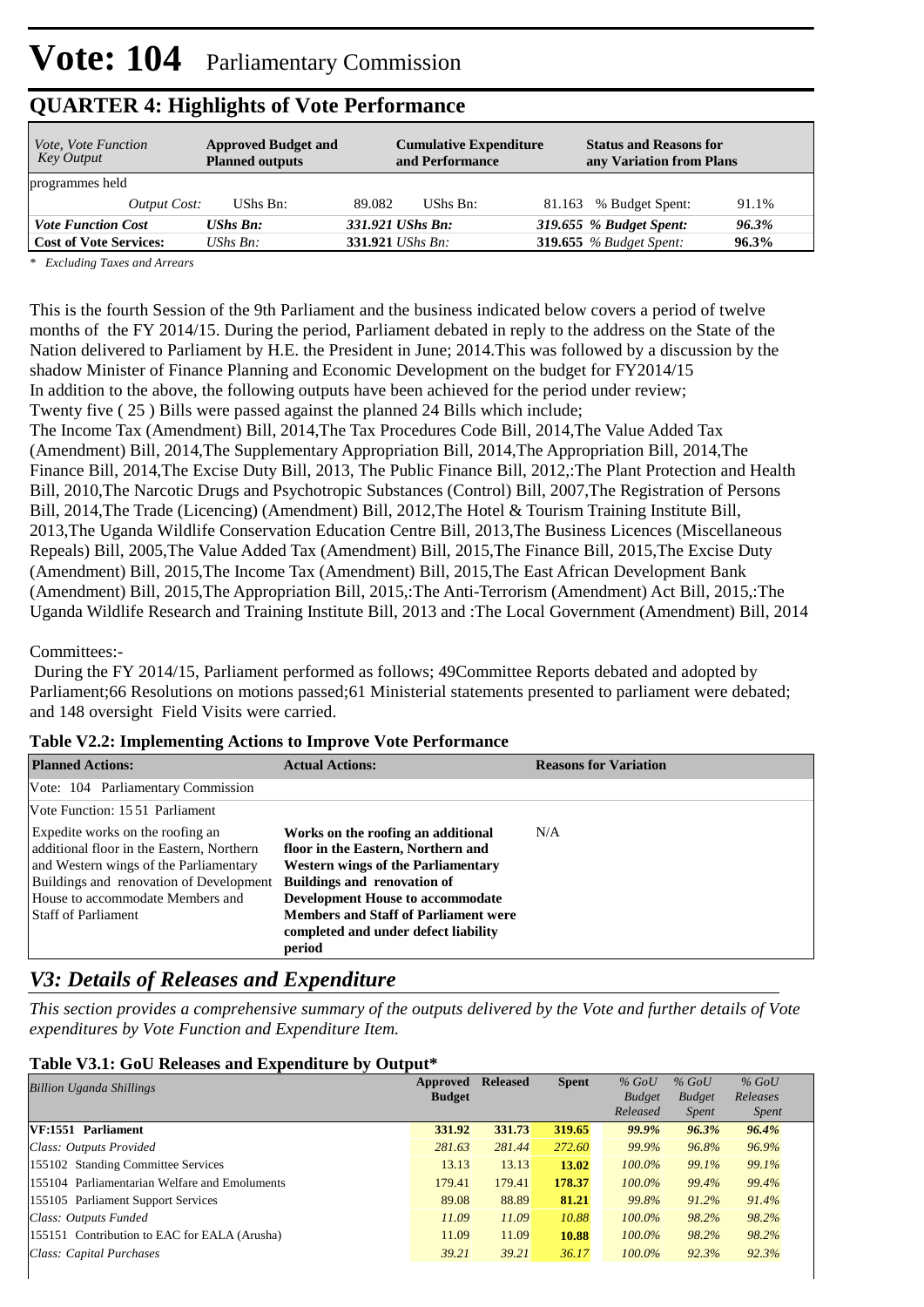# **Vote: 104** Parliamentary Commission

# **QUARTER 4: Highlights of Vote Performance**

| <b>Billion Uganda Shillings</b>                                  | Approved<br><b>Budget</b> | <b>Released</b> | <b>Spent</b> | $%$ GoU<br><b>Budget</b><br>Released | $%$ GoU<br><b>Budget</b><br><i>Spent</i> | $%$ GoU<br>Releases<br><i>Spent</i> |  |
|------------------------------------------------------------------|---------------------------|-----------------|--------------|--------------------------------------|------------------------------------------|-------------------------------------|--|
| 155172 Government Buildings and Administrative Infrastructure    | 10.37                     | 20.43           | 17.93        | 197.1%                               | 172.9%                                   | 87.7%                               |  |
| 155175 Purchase of Motor Vehicles and Other Transport Equipment  | 2.07                      | 2.07            | 2.07         | $100.0\%$                            | $100.0\%$                                | 100.0%                              |  |
| 155177 Purchase of Specialised Machinery & Equipment             | 26.59                     | 16.52           | 16.00        | 62.1%                                | 60.2%                                    | 96.9%                               |  |
| 155178 Purchase of Office and Residential Furniture and Fittings | 0.19                      | 0.19            | 0.18         | $100.0\%$                            | 95.6%                                    | 95.6%                               |  |
| <b>Total For Vote</b>                                            | 331.92                    | 331.73          | 319.65       | 99.9%                                | 96.3%                                    | 96.4%                               |  |

*\* Excluding Taxes and Arrears*

## **Table V3.2: 2014/15 GoU Expenditure by Item**

| <b>Billion Uganda Shillings</b>                            | <b>Approved</b><br><b>Budget</b> | <b>Releases</b> | <b>Expend-</b><br>iture | % Budged<br><b>Released</b> | % Budget<br><b>Spent</b> | %Releases<br><b>Spent</b> |
|------------------------------------------------------------|----------------------------------|-----------------|-------------------------|-----------------------------|--------------------------|---------------------------|
| <b>Output Class:</b>                                       | 0.00                             | 9.60            | <b>10.08</b>            | N/A                         | N/A                      | 104.9%                    |
| 231                                                        | 0.00                             | 1.44            | 2.18                    | N/A                         | N/A                      | 151.3%                    |
| 2310                                                       | 0.00                             | 8.16            | 7.90                    | N/A                         | N/A                      | 96.7%                     |
| <b>Output Class: Outputs Provided</b>                      | 281.63                           | 281.44          | 272.60                  | 99.9%                       | 96.8%                    | 96.9%                     |
| 211103 Allowances                                          | 152.89                           | 152.96          | 152.83                  | 100.0%                      | 100.0%                   | 99.9%                     |
| 211104 Statutory salaries                                  | 62.74                            | 62.74           | 59.85                   | 100.0%                      | 95.4%                    | 95.4%                     |
| 212101 Social Security Contributions                       | 19.75                            | 19.75           | 19.42                   | 100.0%                      | 98.3%                    | 98.3%                     |
| 213001 Medical expenses (To employees)                     | 2.81                             | 2.81            | 2.64                    | 100.0%                      | 94.1%                    | 94.1%                     |
| 213002 Incapacity, death benefits and funeral expenses     | 0.59                             | 0.39            | 0.13                    | 66.2%                       | 21.6%                    | 32.7%                     |
| 213003 Retrenchment costs                                  | 0.27                             | 0.18            | 0.16                    | 64.4%                       | 59.5%                    | 92.3%                     |
| 221001 Advertising and Public Relations                    | 1.29                             | 1.37            | 1.19                    | 106.6%                      | 92.8%                    | 87.0%                     |
| 221003 Staff Training                                      | 1.60                             | 1.86            | 1.76                    | 116.0%                      | 110.2%                   | 94.9%                     |
| 221004 Recruitment Expenses                                | 0.14                             | 0.26            | 0.25                    | 183.1%                      | 173.0%                   | 94.5%                     |
| 221006 Commissions and related charges                     | 13.18                            | 13.18           | 13.06                   | 100.0%                      | 99.1%                    | 99.1%                     |
| 221007 Books, Periodicals & Newspapers                     | 0.84                             | 0.76            | 0.53                    | 90.0%                       | 62.9%                    | 69.8%                     |
| 221008 Computer supplies and Information Technology (IT    | 1.30                             | 1.29            | 0.52                    | 98.7%                       | 39.6%                    | 40.1%                     |
| 221009 Welfare and Entertainment                           | 0.93                             | 1.03            | 0.92                    | 110.6%                      | 98.2%                    | 88.8%                     |
| 221011 Printing, Stationery, Photocopying and Binding      | 1.55                             | 1.43            | 0.79                    | 92.2%                       | 51.0%                    | 55.3%                     |
| 221012 Small Office Equipment                              | 0.05                             | 0.05            | 0.01                    | 100.0%                      | 13.0%                    | 13.0%                     |
| 221017 Subscriptions                                       | 0.07                             | 0.07            | 0.05                    | 100.0%                      | 62.1%                    | 62.1%                     |
| 222001 Telecommunications                                  | 0.42                             | 0.42            | 0.41                    | 100.0%                      | 97.2%                    | 97.2%                     |
| 222002 Postage and Courier                                 | 0.03                             | 0.03            | 0.03                    | 100.0%                      | 82.8%                    | 82.8%                     |
| 222003 Information and communications technology (ICT)     | 0.20                             | 0.23            | 0.20                    | 114.7%                      | 102.5%                   | 89.4%                     |
| 223003 Rent – (Produced Assets) to private entities        | 2.40                             | 2.40            | 2.40                    | 100.0%                      | 100.0%                   | 100.0%                    |
| 223005 Electricity                                         | 0.91                             | 0.91            | 0.81                    | 100.0%                      | 88.4%                    | 88.4%                     |
| 223006 Water                                               | 0.20                             | 0.20            | 0.12                    | 100.0%                      | 59.9%                    | 59.9%                     |
| 224004 Cleaning and Sanitation                             | 0.41                             | 0.41            | 0.41                    | 100.0%                      | 99.2%                    | 99.2%                     |
| 224005 Uniforms, Beddings and Protective Gear              | 0.45                             | 0.41            | 0.41                    | 91.0%                       | 91.6%                    | 100.7%                    |
| 225001 Consultancy Services- Short term                    | 0.57                             | 0.56            | 0.19                    | 99.1%                       | 33.9%                    | 34.2%                     |
| 227001 Travel inland                                       | 2.04                             | 1.84            | 1.62                    | 90.2%                       | 79.5%                    | 88.1%                     |
| 227002 Travel abroad                                       | 7.38                             | 7.65            | 7.42                    | 103.7%                      | 100.6%                   | 97.0%                     |
| 227004 Fuel, Lubricants and Oils                           | 2.41                             | 2.37            | 1.81                    | 98.5%                       | 75.1%                    | 76.2%                     |
| 228001 Maintenance - Civil                                 | 0.32                             | 0.27            | 0.26                    | 84.4%                       | 81.2%                    | 96.3%                     |
| 228002 Maintenance - Vehicles                              | 3.04                             | 2.79            | 1.85                    | 91.5%                       | 60.6%                    | 66.3%                     |
| 228003 Maintenance – Machinery, Equipment & Furniture      | 0.75                             | 0.71            | 0.47                    | 95.3%                       | 63.4%                    | 66.5%                     |
| 282101 Donations                                           | 0.11                             | 0.12            | 0.11                    | 113.9%                      | 104.3%                   | 91.5%                     |
| <b>Output Class: Outputs Funded</b>                        | 11.09                            | 11.09           | 10.88                   | 100.0%                      | 98.2%                    | 98.2%                     |
| 262101 Contributions to International Organisations (Curre | 8.56                             | 8.56            | 8.52                    | 100.0%                      | 99.5%                    | 99.5%                     |
| 263104 Transfers to other govt. Units (Current)            | 0.23                             | 0.23            | 0.13                    | 100.0%                      | 58.6%                    | 58.6%                     |
| 264101 Contributions to Autonomous Institutions            | 2.29                             | 2.29            | 2.23                    | 100.0%                      | 97.4%                    | 97.4%                     |
| 264102 Contributions to Autonomous Institutions (Wage S)   | 0.01                             | 0.01            | 0.00                    | 100.0%                      | 0.0%                     | 0.0%                      |
| <b>Output Class: Capital Purchases</b>                     | 39.21                            | 29.60           | 26.09                   | 75.5%                       | 66.6%                    | 88.1%                     |
| 231001 Non Residential buildings (Depreciation)            | 10.37                            | 8.92            | 5.70                    | 86.1%                       | 55.0%                    | 63.9%                     |
| 231004 Transport equipment                                 | 2.07                             | 2.07            | 2.07                    | 100.0%                      | 100.0%                   | 100.0%                    |
| 231005 Machinery and equipment                             | 26.59                            | 18.42           | <b>18.16</b>            | 69.3%                       | 68.3%                    | 98.6%                     |
| 231006 Furniture and fittings (Depreciation)               | 0.19                             | 0.19            | 0.17                    | 100.0%                      | 88.6%                    | 88.6%                     |
| <b>Grand Total:</b>                                        | 331.92                           | 331.73          | 319.65                  | 99.9%                       | 96.3%                    | 96.4%                     |
| <b>Total Excluding Taxes and Arrears:</b>                  | 331.92                           | 331.73          | 319.65                  | 99.9%                       | 96.3%                    | 96.4%                     |